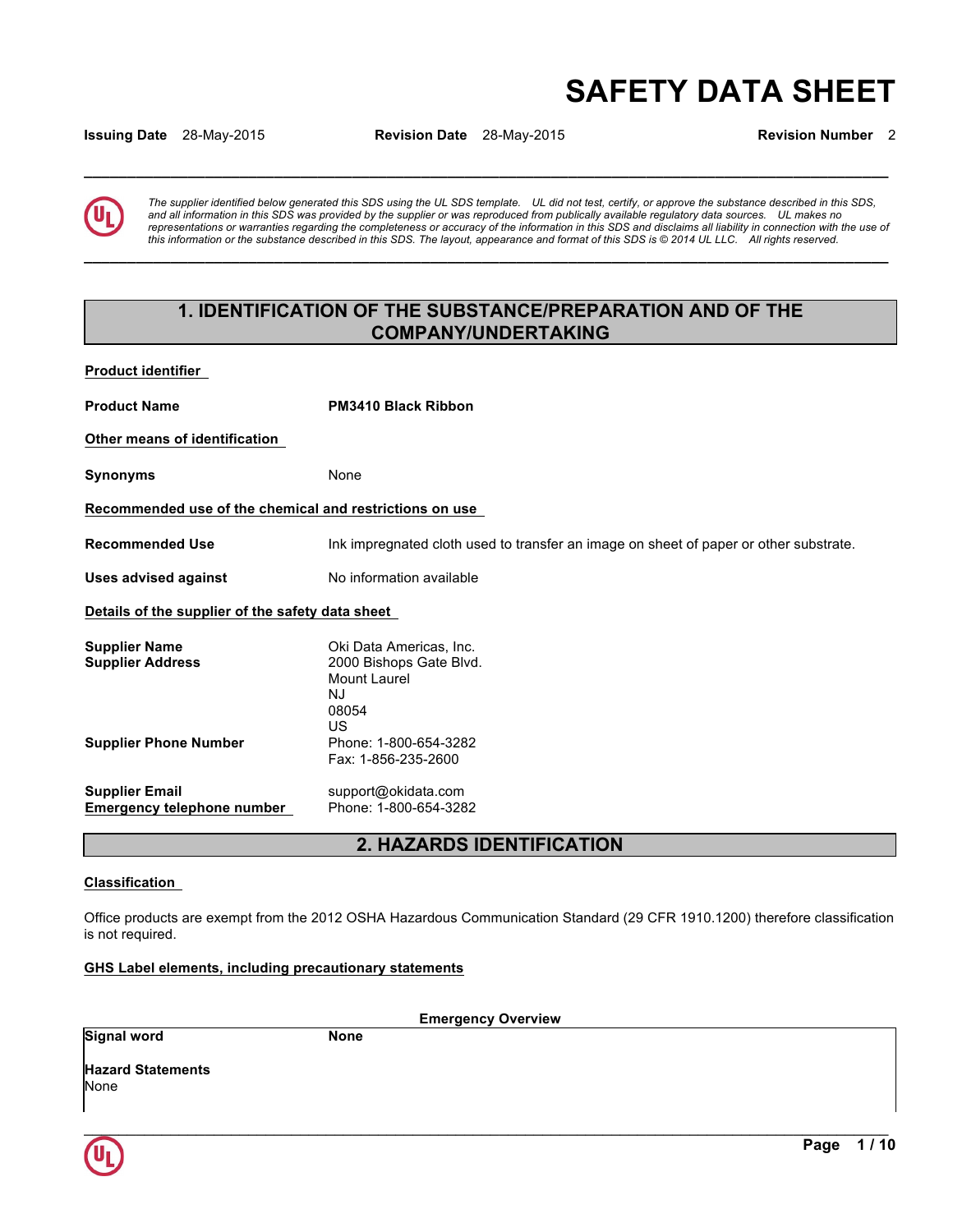**Appearance** Black **Physical State** Solid **Odor** No data available

#### **Precautionary Statements - Prevention**

Obtain special instructions before use Do not handle until all safety precautions have been read and understood Use personal protective equipment as required Wash face, hands and any exposed skin thoroughly after handling Avoid breathing dust/fume/gas/mist/vapors/spray Wear protective gloves Wear eye/face protection

### **Precautionary Statements - Response**

IF exposed or concerned: Get medical advice/attention Specific treatment (see supplemental first aid instructions on this label)

#### **Eyes**

IF IN EYES: Rinse cautiously with water for several minutes. Remove contact lenses, if present and easy to do. Continue rinsing If eye irritation persists: Get medical advice/attention

#### **Skin**

IF ON SKIN: Wash with plenty of soap and water If skin irritation or rash occurs: Get medical advice/attention Wash contaminated clothing before reuse

### **Precautionary Statements - Storage**

Store locked up

### **Precautionary Statements - Disposal**

Dispose of contents/container to an approved waste disposal plant

#### **Hazards not otherwise classified (HNOC)**

Not applicable

#### **Unknown Toxicity**

77.99% of the mixture consists of ingredient(s) of unknown toxicity

#### **Other information**

Harmful to aquatic life with long lasting effects

Repeated or prolonged skin contact may cause allergic reactions with susceptible persons

Carbon Black in a free state is classified by the IARC as a Group 2B Carcinogen (possibly carcinogenic to humans). The formulation of the toner has Carbon Black only present in a bounded state and not in a free state so it does not present a carcinogenic risk.

# **Interactions with Other Chemicals**

No information available.

# **3. COMPOSITION/INFORMATION ON INGREDIENTS**

| <b>Chemical Name</b>                   | <b>CAS No</b> | Weight-%  | <b>Trade Secret</b> |
|----------------------------------------|---------------|-----------|---------------------|
| Third Party Formulation (TP # 1190696) | Proprietary   | $10 - 30$ |                     |
| Third Party Formulation (TP # 1190696) | Proprietary   | $1 - 5$   |                     |
| Third Party Formulation (TP # 1190696) | Proprietary   | $0.1 - 1$ |                     |
| Third Party Formulation (TP # 1190696) | Proprietary   | $0.1 - 1$ |                     |
| Third Party Formulation (TP # 1190696) | Proprietary   | $0.1 - 1$ |                     |
| Third Party Formulation (TP # 1190696) | Proprietary   | $0.1 - 1$ |                     |

\*The exact percentage (concentration) of composition has been withheld as a trade secret

# **4. FIRST AID MEASURES**

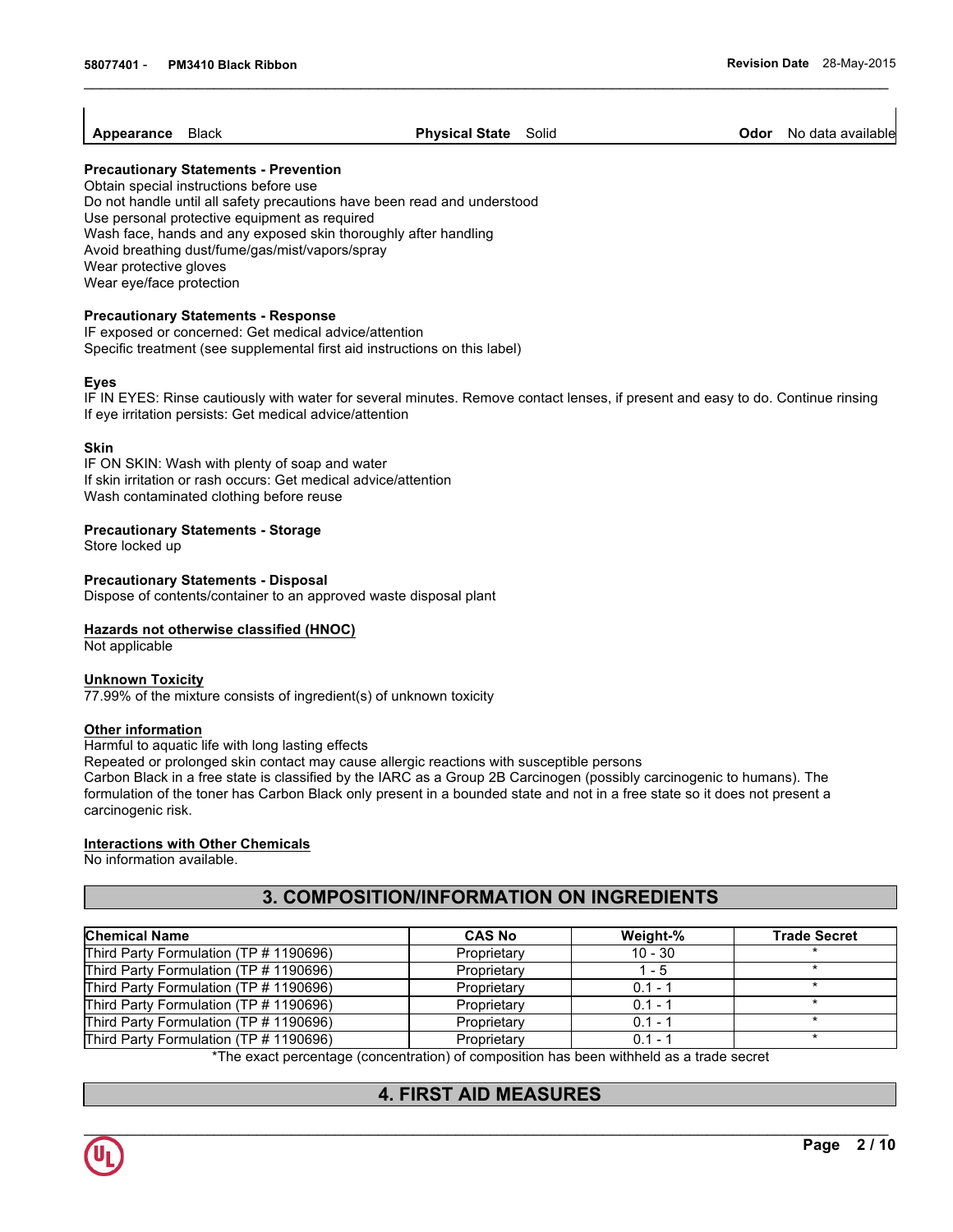#### **First aid measures**

| <b>General Advice</b> | Show this safety data sheet to the doctor in attendance.                                                                                                                                                                                                                                     |
|-----------------------|----------------------------------------------------------------------------------------------------------------------------------------------------------------------------------------------------------------------------------------------------------------------------------------------|
| <b>Eye Contact</b>    | Rinse immediately with plenty of water, also under the eyelids, for at least 15<br>minutes. Remove contact lenses, if present and easy to do. Continue rinsing.<br>Keep eye wide open while rinsing. Do not rub affected area. Get medical attention<br>if irritation develops and persists. |
| <b>Skin Contact</b>   | Wash with soap and water. May cause an allergic skin reaction. In the case of skin<br>irritation or allergic reactions see a physician.                                                                                                                                                      |
| <b>Inhalation</b>     | Remove to fresh air.                                                                                                                                                                                                                                                                         |
| Ingestion             | Rinse mouth immediately and drink plenty of water. Never give anything by mouth<br>to an unconscious person. Do NOT induce vomiting. Call a physician.                                                                                                                                       |

 $\mathcal{L}_\mathcal{L} = \{ \mathcal{L}_\mathcal{L} = \{ \mathcal{L}_\mathcal{L} = \{ \mathcal{L}_\mathcal{L} = \{ \mathcal{L}_\mathcal{L} = \{ \mathcal{L}_\mathcal{L} = \{ \mathcal{L}_\mathcal{L} = \{ \mathcal{L}_\mathcal{L} = \{ \mathcal{L}_\mathcal{L} = \{ \mathcal{L}_\mathcal{L} = \{ \mathcal{L}_\mathcal{L} = \{ \mathcal{L}_\mathcal{L} = \{ \mathcal{L}_\mathcal{L} = \{ \mathcal{L}_\mathcal{L} = \{ \mathcal{L}_\mathcal{$ 

# **Most important symptoms and effects, both acute and delayed**

**Most Important Symptoms and**  Burning sensation. Itching. Rashes. Hives. **Effects** 

# **Indication of any immediate medical attention and special treatment needed**

**Notes to Physician** May cause sensitization of susceptible persons. Treat symptomatically.

# **5. FIRE-FIGHTING MEASURES**

#### **Suitable Extinguishing Media**

Use extinguishing measures that are appropriate to local circumstances and the surrounding environment.

#### **Unsuitable extinguishing media**

CAUTION: Use of water spray when fighting fire may be inefficient.

#### **Specific Hazards Arising from the Chemical**

Product is or contains a sensitizer. May cause sensitization by skin contact.

**Uniform Fire Code Sensitizer: Solid** 

#### **Hazardous Combustion Products** Carbon oxides.

**Explosion Data Sensitivity to Mechanical Impact** No.

**Sensitivity to Static Discharge Mo.** 

#### **Protective equipment and precautions for firefighters**

As in any fire, wear self-contained breathing apparatus pressure-demand, MSHA/NIOSH (approved or equivalent) and full protective gear.

# **6. ACCIDENTAL RELEASE MEASURES**

# **Personal precautions, protective equipment and emergency procedures**

**Personal Precautions** Avoid contact with skin, eyes or clothing. Use personal protective equipment as required.

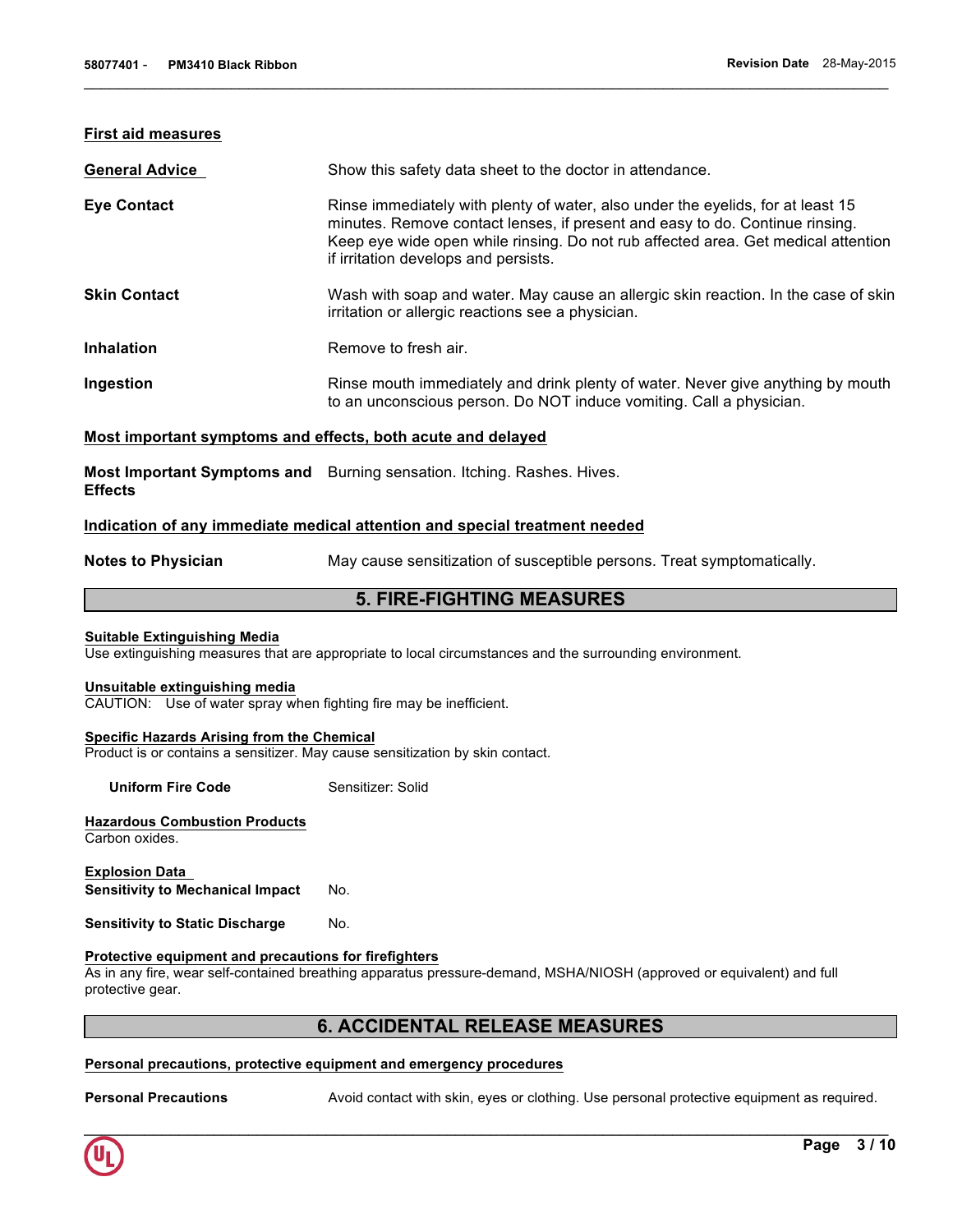| <b>Other Information</b>                             | Refer to protective measures listed in Sections 7 and 8.                                    |  |  |
|------------------------------------------------------|---------------------------------------------------------------------------------------------|--|--|
| <b>Environmental Precautions</b>                     |                                                                                             |  |  |
| <b>Environmental Precautions</b>                     | Refer to protective measures listed in Sections 7 and 8.                                    |  |  |
| Methods and material for containment and cleaning up |                                                                                             |  |  |
| <b>Methods for Containment</b>                       | Prevent further leakage or spillage if safe to do so.                                       |  |  |
| Methods for cleaning up                              | Soak up with inert absorbent material. Pick up and transfer to properly labeled containers. |  |  |
| <b>7. HANDLING AND STORAGE</b>                       |                                                                                             |  |  |
| <b>Procautions for safe handling</b>                 |                                                                                             |  |  |

#### **Precautions for safe handling**

| Handle in accordance with good industrial hygiene and safety practice. Avoid contact with<br><b>Handling</b><br>skin, eyes or clothing. Do not eat, drink or smoke when using this product. Take off<br>contaminated clothing and wash before reuse. |                                                                                           |  |
|------------------------------------------------------------------------------------------------------------------------------------------------------------------------------------------------------------------------------------------------------|-------------------------------------------------------------------------------------------|--|
|                                                                                                                                                                                                                                                      | Conditions for safe storage, including any incompatibilities                              |  |
| <b>Storage</b>                                                                                                                                                                                                                                       | Keep containers tightly closed in a dry, cool and well-ventilated place. Store locked up. |  |
| <b>Incompatible Products</b>                                                                                                                                                                                                                         | None known based on information supplied.                                                 |  |

# **8. EXPOSURE CONTROLS/PERSONAL PROTECTION**

#### **Control parameters**

#### **Exposure Guidelines**

| <b>Chemical Name</b> |                                        | <b>ACGIH TLV</b>        |                                            | <b>OSHA PEL</b>                     | <b>NIOSH IDLH</b>                          |
|----------------------|----------------------------------------|-------------------------|--------------------------------------------|-------------------------------------|--------------------------------------------|
|                      | Third Party Formulation (TP # 1190696) | TWA: $3 \text{ mg/m}^3$ | inhalable fraction                         | TWA: $3.5 \text{ mg/m}^3$           | IDLH: 1750 mg/m <sup>3</sup>               |
|                      |                                        |                         |                                            | (vacated) TWA: $3.5 \text{ mg/m}^3$ | TWA: 3.5 mg/m <sup>3</sup>                 |
|                      |                                        |                         |                                            |                                     | TWA: 0.1 mg/m <sup>3</sup> Carbon black in |
|                      |                                        |                         |                                            |                                     | presence of Polycyclic aromatic            |
|                      |                                        |                         |                                            |                                     | hydrocarbons PAH                           |
|                      | Third Party Formulation (TP # 1190696) |                         | TWA: $2 \text{ mq/m}^3$ inhalable fraction | (vacated) TWA: $10 \text{ mg/m}^3$  | TWA: $10 \text{ mg/m}^3$                   |
|                      |                                        | and vapor               |                                            |                                     |                                            |
|                      | Third Party Formulation (TP # 1190696) |                         | TWA: 10 mg/m <sup>3</sup>                  | (vacated) TWA: $10 \text{ mg/m}^3$  | TWA: 10 mg/m <sup>3</sup>                  |
|                      |                                        |                         |                                            |                                     |                                            |

*ACGIH TLV: American Conference of Governmental Industrial Hygienists - Threshold Limit Value OSHA PEL: Occupational Safety and Health Administration - Permissible Exposure Limits Immediately Dangerous to Life or Health* 

**Other Exposure Guidelines** Vacated limits revoked by the Court of Appeals decision in AFL-CIO v. OSHA, 965 F.2d 962 (11th Cir., 1992)

### **Appropriate engineering controls**

# **Engineering Measures** Showers Eyewash stations Ventilation systems

### **Individual protection measures, such as personal protective equipment**

**Eye/Face Protection** If splashes are likely to occur:. Wear safety glasses with side shields (or goggles). None required for consumer use.

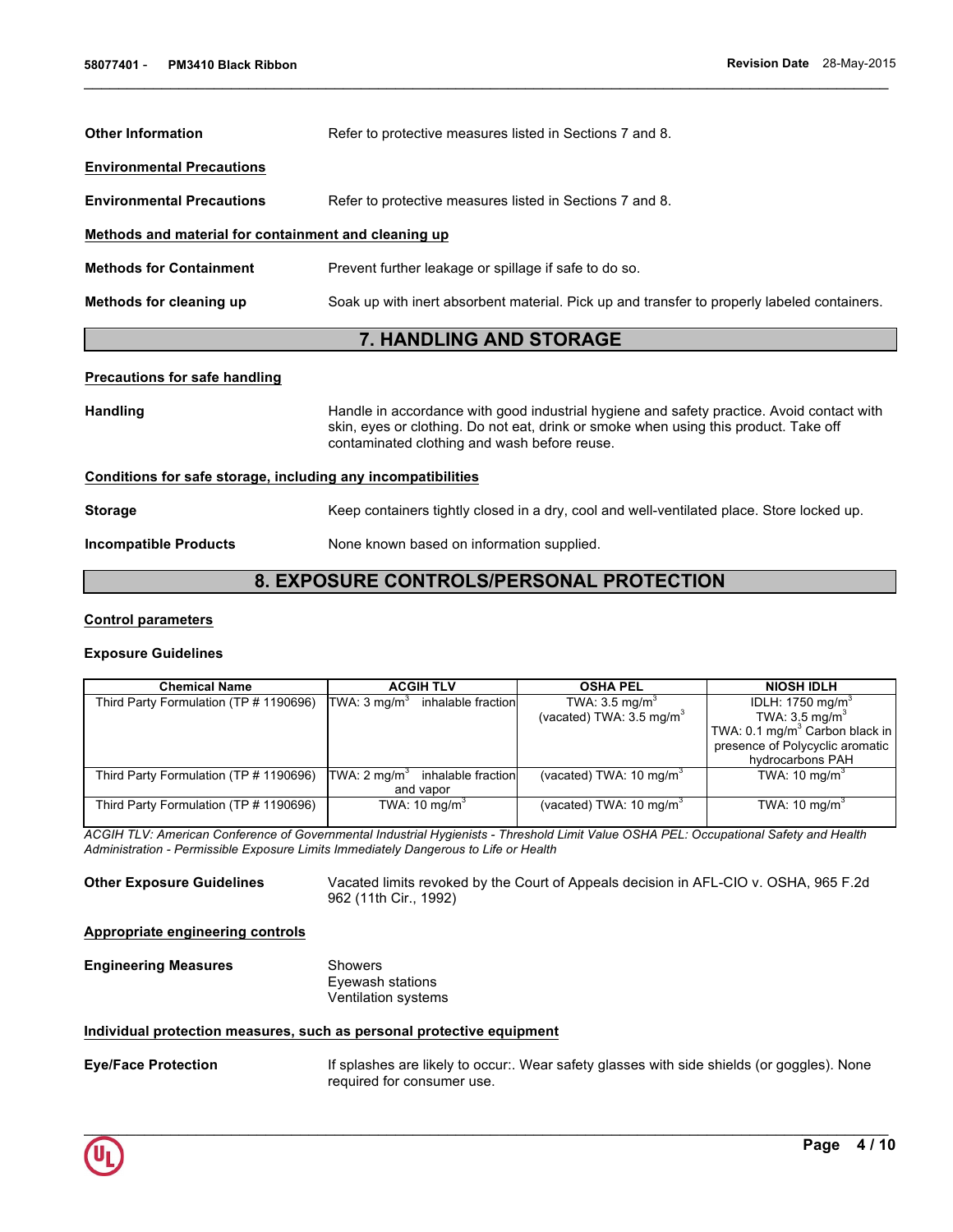**No information available** 

| <b>Skin and Body Protection</b> | Wear protective gloves and protective clothing.                                                                                                                                                                                                                                                                                                         |  |  |
|---------------------------------|---------------------------------------------------------------------------------------------------------------------------------------------------------------------------------------------------------------------------------------------------------------------------------------------------------------------------------------------------------|--|--|
| <b>Respiratory Protection</b>   | No protective equipment is needed under normal use conditions. If exposure limits are<br>exceeded or irritation is experienced, ventilation and evacuation may be required.                                                                                                                                                                             |  |  |
| <b>Hygiene Measures</b>         | Handle in accordance with good industrial hygiene and safety practice. Take off<br>contaminated clothing and wash before reuse. Avoid contact with skin, eyes or clothing.<br>Wear suitable gloves and eye/face protection. Do not eat, drink or smoke when using this<br>product. Wash hands before breaks and immediately after handling the product. |  |  |

 $\mathcal{L}_\mathcal{L} = \{ \mathcal{L}_\mathcal{L} = \{ \mathcal{L}_\mathcal{L} = \{ \mathcal{L}_\mathcal{L} = \{ \mathcal{L}_\mathcal{L} = \{ \mathcal{L}_\mathcal{L} = \{ \mathcal{L}_\mathcal{L} = \{ \mathcal{L}_\mathcal{L} = \{ \mathcal{L}_\mathcal{L} = \{ \mathcal{L}_\mathcal{L} = \{ \mathcal{L}_\mathcal{L} = \{ \mathcal{L}_\mathcal{L} = \{ \mathcal{L}_\mathcal{L} = \{ \mathcal{L}_\mathcal{L} = \{ \mathcal{L}_\mathcal{$ 

# **9. PHYSICAL AND CHEMICAL PROPERTIES**

# **Physical and Chemical Properties**

| <b>Physical State</b>                                   | Solid                    |                          |                   |
|---------------------------------------------------------|--------------------------|--------------------------|-------------------|
| Appearance                                              | <b>Black</b>             | Odor                     | No data available |
| Color                                                   | No information available | <b>Odor Threshold</b>    | No information av |
| Property                                                | <b>Values</b>            | <b>Remarks</b><br>Method |                   |
| рH                                                      | No data available        | NOWENOWAN                |                   |
| Melting / freezing point                                | No data available        | None known               |                   |
| Boiling point / boiling range                           | No data available        | None known               |                   |
| <b>Flash Point</b>                                      | No data available        | None known               |                   |
| <b>Evaporation Rate</b>                                 | No data available        | None known               |                   |
| Flammability (solid, gas)                               | No data available        | None known               |                   |
| <b>Flammability Limit in Air</b>                        |                          |                          |                   |
| <b>Upper flammability limit</b>                         | No data available        |                          |                   |
| Lower flammability limit                                | No data available        |                          |                   |
| Vapor pressure                                          | No data available        | None known               |                   |
| Vapor density                                           | No data available        | None known               |                   |
| <b>Specific Gravity</b>                                 | No data available        | None known               |                   |
| <b>Water Solubility</b>                                 | Insoluble                | None known               |                   |
| Solubility in other solvents                            | No data available        | None known               |                   |
| Partition coefficient: n-octanol/waterNo data available |                          | None known               |                   |
| <b>Autoignition temperature</b>                         | No data available        | None known               |                   |
| <b>Decomposition temperature</b>                        | No data available        | None known               |                   |
| Kinematic viscosity                                     | No data available        | None known               |                   |
| <b>Dynamic viscosity</b>                                | No data available        | None known               |                   |
| <b>Explosive properties</b>                             | No data available        |                          |                   |
| <b>Oxidizing Properties</b>                             | No data available        |                          |                   |
| <b>Other Information</b>                                |                          |                          |                   |
| <b>Softening Point</b>                                  | No data available        |                          |                   |

**Particle Size** No data available

**VOC Content (%)**<br> **VOC Content (%)**<br> **Particle Size**<br>
No data available<br>
No data available **Particle Size Distribution** 

# **10. STABILITY AND REACTIVITY**

# **Reactivity**

No data available.

#### **Chemical stability**

Stable under recommended storage conditions.

### **Possibility of Hazardous Reactions**

None under normal processing.

# **Hazardous Polymerization**

Hazardous polymerization does not occur.

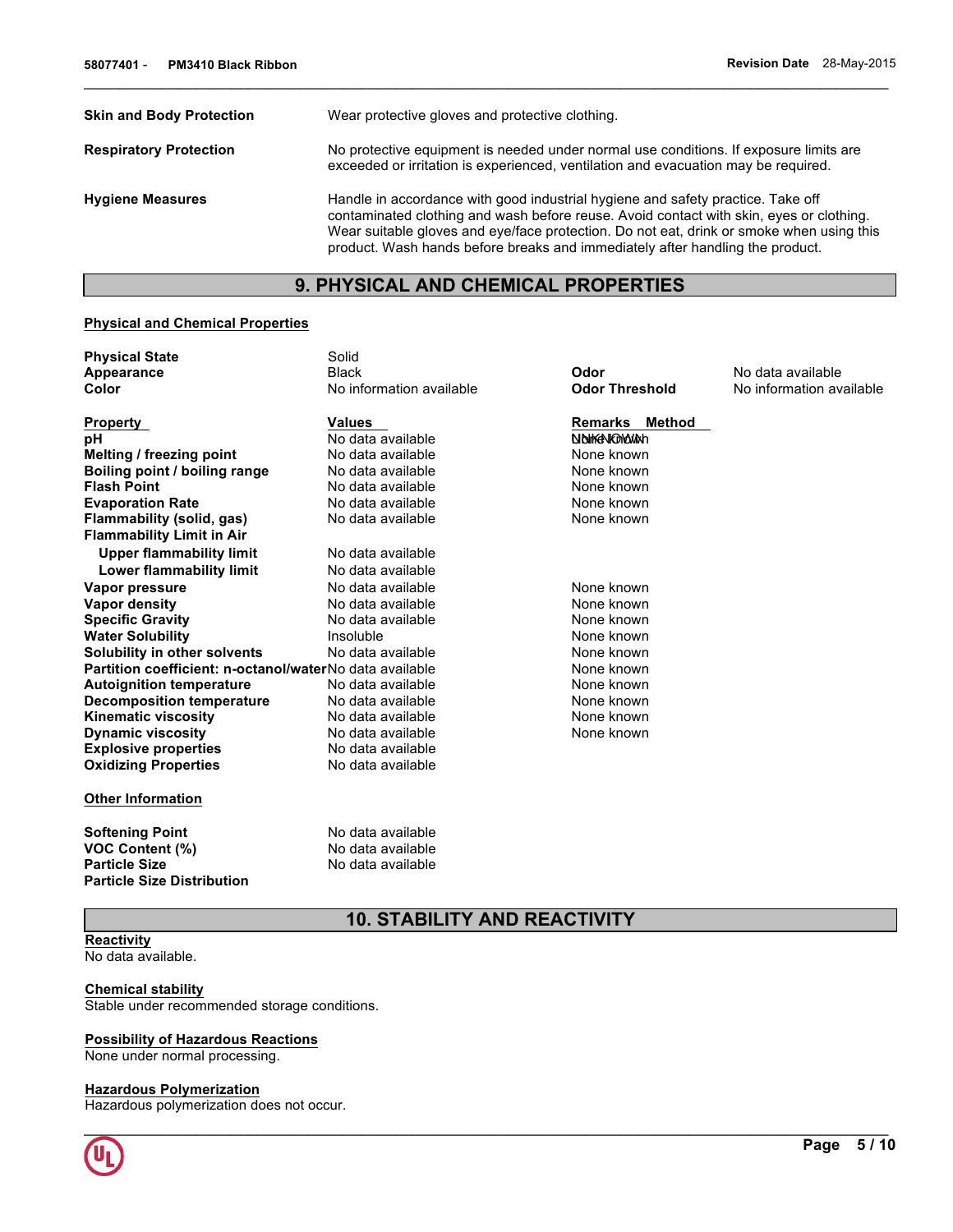# **Conditions to avoid**

None known based on information supplied.

# **Incompatible materials**

None known based on information supplied.

# **Hazardous Decomposition Products**

Carbon oxides.

# **11. TOXICOLOGICAL INFORMATION**

 $\mathcal{L}_\mathcal{L} = \{ \mathcal{L}_\mathcal{L} = \{ \mathcal{L}_\mathcal{L} = \{ \mathcal{L}_\mathcal{L} = \{ \mathcal{L}_\mathcal{L} = \{ \mathcal{L}_\mathcal{L} = \{ \mathcal{L}_\mathcal{L} = \{ \mathcal{L}_\mathcal{L} = \{ \mathcal{L}_\mathcal{L} = \{ \mathcal{L}_\mathcal{L} = \{ \mathcal{L}_\mathcal{L} = \{ \mathcal{L}_\mathcal{L} = \{ \mathcal{L}_\mathcal{L} = \{ \mathcal{L}_\mathcal{L} = \{ \mathcal{L}_\mathcal{$ 

# **Information on likely routes of exposure**

#### **Product Information**

| <b>Inhalation</b>   | Specific test data for the substance or mixture is not available. May cause irritation of<br>respiratory tract.                                                                                             |
|---------------------|-------------------------------------------------------------------------------------------------------------------------------------------------------------------------------------------------------------|
| <b>Eye Contact</b>  | Specific test data for the substance or mixture is not available. Expected to be an irritant<br>based on components. May cause redness, itching, and pain. May cause temporary eye<br>irritation.           |
| <b>Skin Contact</b> | Specific test data for the substance or mixture is not available. May cause irritation.<br>Prolonged contact may cause redness and irritation.                                                              |
| Ingestion           | Specific test data for the substance or mixture is not available. Ingestion may cause<br>irritation to mucous membranes. Ingestion may cause gastrointestinal irritation, nausea,<br>vomiting and diarrhea. |

### **Component Information**

| <b>Chemical Name</b>                      | Oral LD50             | <b>Dermal LD50</b> | <b>Inhalation LC50</b>   |
|-------------------------------------------|-----------------------|--------------------|--------------------------|
| Third Party Formulation (TP #<br>1190696) | > 5000 mg/kg<br>(Rat) |                    |                          |
| Third Party Formulation (TP #             | > 15400 mg/kg         | (Rabbit)           | $\overline{\phantom{0}}$ |
| 1190696)                                  | Rat)                  | $>$ 3 g/kg         |                          |
| Third Party Formulation (TP #             | = 320 mg/kg           | (Rabbit)           |                          |
| 1190696)                                  | (Rat)                 | > 794 mg/kg        |                          |
| Third Party Formulation (TP #<br>1190696) | = 890 mg/kg<br>(Rat)  |                    | $\overline{\phantom{0}}$ |
| Third Party Formulation (TP #             | $= 1165$ mg/kg        | > 2000 mg/kg       | $\overline{\phantom{0}}$ |
| 1190696)                                  | (Rat)                 | Rabbit)            |                          |

# **Information on toxicological effects**

**Symptoms May cause redness and tearing of the eyes. Itching. Rashes. Hives.** 

**Delayed and immediate effects as well as chronic effects from short and long-term exposure**

| <b>Sensitization</b>     | May cause sensitization of susceptible persons. May cause sensitization by skin contact.                                                                                                                                                               |
|--------------------------|--------------------------------------------------------------------------------------------------------------------------------------------------------------------------------------------------------------------------------------------------------|
| <b>Mutagenic Effects</b> | No information available.                                                                                                                                                                                                                              |
| Carcinogenicity          | The table below indicates whether each agency has listed any ingredient as a carcinogen.<br>This product contains a proprietary material in a non-respirable form. Inhalation of this<br>substance is unlikely to occur from exposure to this product. |

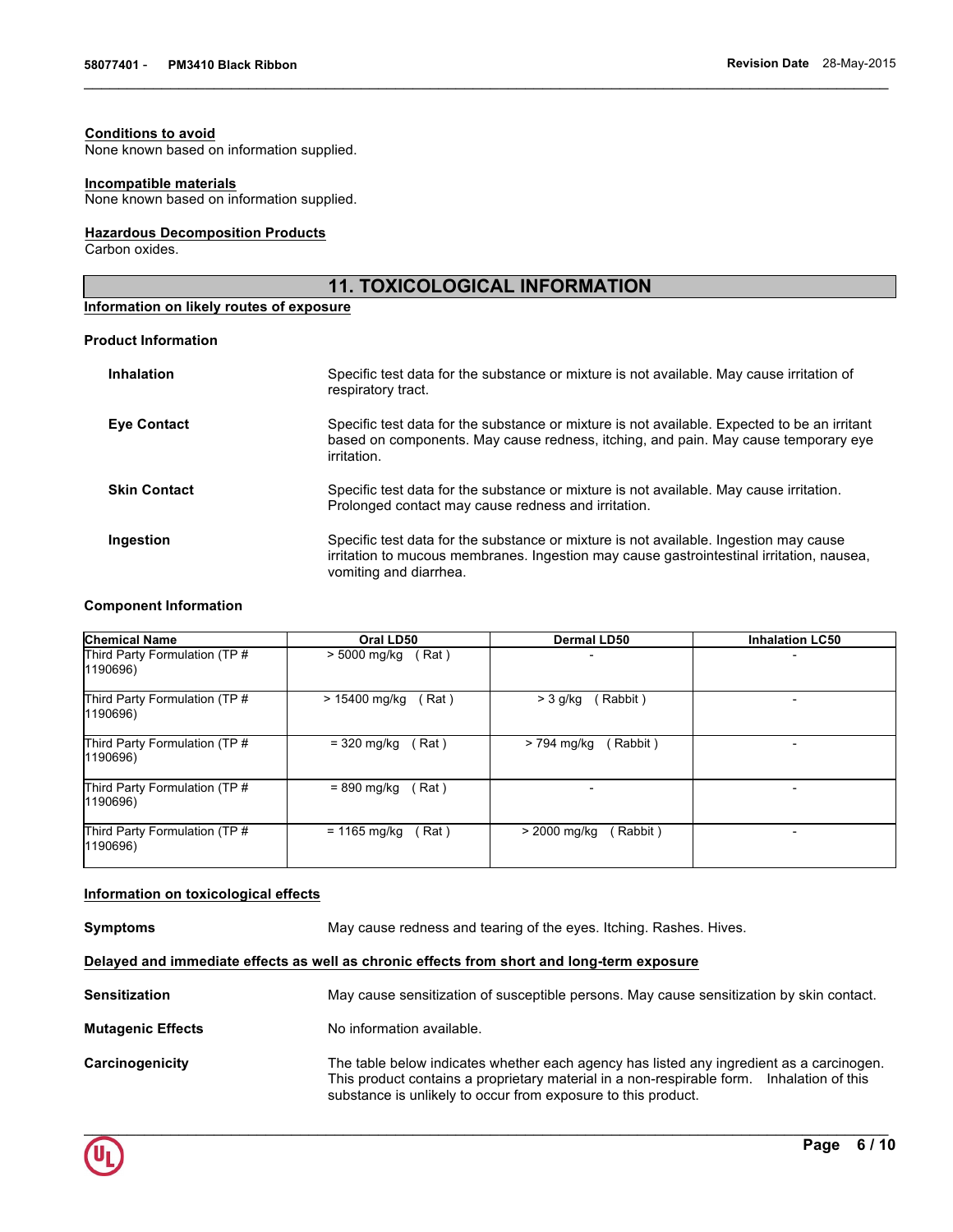| <b>Chemical Name</b>                                                                                                                                                                                                                                                                                                                                                                                                                                                                                                                                                                                                                                                                                                                                                                                                                                                                                                                                                                                                                                                                                                       | <b>ACGIH</b>                                                                                                                                                                                        | <b>IARC</b>                                                                        | <b>NTP</b> | <b>OSHA</b> |  |
|----------------------------------------------------------------------------------------------------------------------------------------------------------------------------------------------------------------------------------------------------------------------------------------------------------------------------------------------------------------------------------------------------------------------------------------------------------------------------------------------------------------------------------------------------------------------------------------------------------------------------------------------------------------------------------------------------------------------------------------------------------------------------------------------------------------------------------------------------------------------------------------------------------------------------------------------------------------------------------------------------------------------------------------------------------------------------------------------------------------------------|-----------------------------------------------------------------------------------------------------------------------------------------------------------------------------------------------------|------------------------------------------------------------------------------------|------------|-------------|--|
| Third Party Formulation (TP<br>#1190696)                                                                                                                                                                                                                                                                                                                                                                                                                                                                                                                                                                                                                                                                                                                                                                                                                                                                                                                                                                                                                                                                                   | A3                                                                                                                                                                                                  | Group 2B                                                                           |            | x           |  |
| Third Party Formulation (TP<br>#1190696)                                                                                                                                                                                                                                                                                                                                                                                                                                                                                                                                                                                                                                                                                                                                                                                                                                                                                                                                                                                                                                                                                   |                                                                                                                                                                                                     | Group 3                                                                            |            |             |  |
| A3 - Animal Carcinogen<br>Group 2B - Possibly Carcinogenic to Humans<br>X - Present                                                                                                                                                                                                                                                                                                                                                                                                                                                                                                                                                                                                                                                                                                                                                                                                                                                                                                                                                                                                                                        | <b>ACGIH (American Conference of Governmental Industrial Hygienists)</b><br><b>IARC (International Agency for Research on Cancer)</b><br>Group 3 - Not Classifiable as to Carcinogenicity in Humans | OSHA (Occupational Safety and Health Administration of the US Department of Labor) |            |             |  |
| <b>Reproductive Toxicity</b>                                                                                                                                                                                                                                                                                                                                                                                                                                                                                                                                                                                                                                                                                                                                                                                                                                                                                                                                                                                                                                                                                               |                                                                                                                                                                                                     | Contains a known or suspected reproductive toxin.                                  |            |             |  |
| <b>STOT - single exposure</b>                                                                                                                                                                                                                                                                                                                                                                                                                                                                                                                                                                                                                                                                                                                                                                                                                                                                                                                                                                                                                                                                                              |                                                                                                                                                                                                     | No information available.                                                          |            |             |  |
| <b>STOT - repeated exposure</b>                                                                                                                                                                                                                                                                                                                                                                                                                                                                                                                                                                                                                                                                                                                                                                                                                                                                                                                                                                                                                                                                                            | No information available.                                                                                                                                                                           |                                                                                    |            |             |  |
| <b>Chronic Toxicity</b><br>No known effect based on information supplied. Contains a known or suspected<br>carcinogen. Contains a known or suspected reproductive toxin. Possible risk of irreversible<br>effects. In 1996 the IARC reevaluated Carbon Black as a Group 2B carcinogen (possible<br>human carcinogen). This classification is given to chemicals for which there is inadequate<br>human evidence, but sufficient animal evidence on which to base an opinion of<br>carcinogenicity. The classification is based upon the development of lung tumors in rats<br>receiving chronic inhalation exposures to free Carbon Black at levels that induce particle<br>overload of the lung. Studies performed in animal models other than rats did not show any<br>association between Carbon Black and lung tumors. Moreover, a two-year cancer bioassay<br>using a typical toner product containing Carbon Black demonstrated no association<br>between toner exposure and tumor development in rats.<br>The formulation of the toner has Carbon Black only present in a bounded state and not in a<br>free state. |                                                                                                                                                                                                     |                                                                                    |            |             |  |
| <b>Target Organ Effects</b>                                                                                                                                                                                                                                                                                                                                                                                                                                                                                                                                                                                                                                                                                                                                                                                                                                                                                                                                                                                                                                                                                                |                                                                                                                                                                                                     | Eyes. Skin. Respiratory system. Gastrointestinal tract (GI). Reproductive System.  |            |             |  |
| <b>Aspiration Hazard</b>                                                                                                                                                                                                                                                                                                                                                                                                                                                                                                                                                                                                                                                                                                                                                                                                                                                                                                                                                                                                                                                                                                   | No information available.                                                                                                                                                                           |                                                                                    |            |             |  |

# **Numerical measures of toxicity Product Information**

# **The following values are calculated based on chapter 3.1 of the GHS document** Not applicable

# **12. ECOLOGICAL INFORMATION**

# **Ecotoxicity**

Harmful to aquatic life with long lasting effects.

| <b>Chemical Name</b>                      | <b>Toxicity to Algae</b> | <b>Toxicity to Fish</b>                                                                                                                                                                                                       | <b>Toxicity to</b><br><b>Microorganisms</b> | Daphnia Magna (Water<br>Flea) |
|-------------------------------------------|--------------------------|-------------------------------------------------------------------------------------------------------------------------------------------------------------------------------------------------------------------------------|---------------------------------------------|-------------------------------|
| Third Party Formulation (TP<br>#1190696)  |                          | 96h LC50: $= 205$ mg/L<br>(Pimephales promelas)                                                                                                                                                                               |                                             |                               |
| Third Party Formulation (TP)<br>#1190696) |                          | 96h LC50: 0.14 - 0.32 mg/L<br>(Lepomis macrochirus) 96h<br>LC50: 0.05 - 0.089 mg/L<br>(Oncorhynchus mykiss) 96h<br>$LC50: 0.18 - 0.23$ mg/L<br>(Pimephales promelas) 96h<br>LC50: 0.049 - 0.079 mg/L<br>(Oncorhynchus mykiss) |                                             |                               |

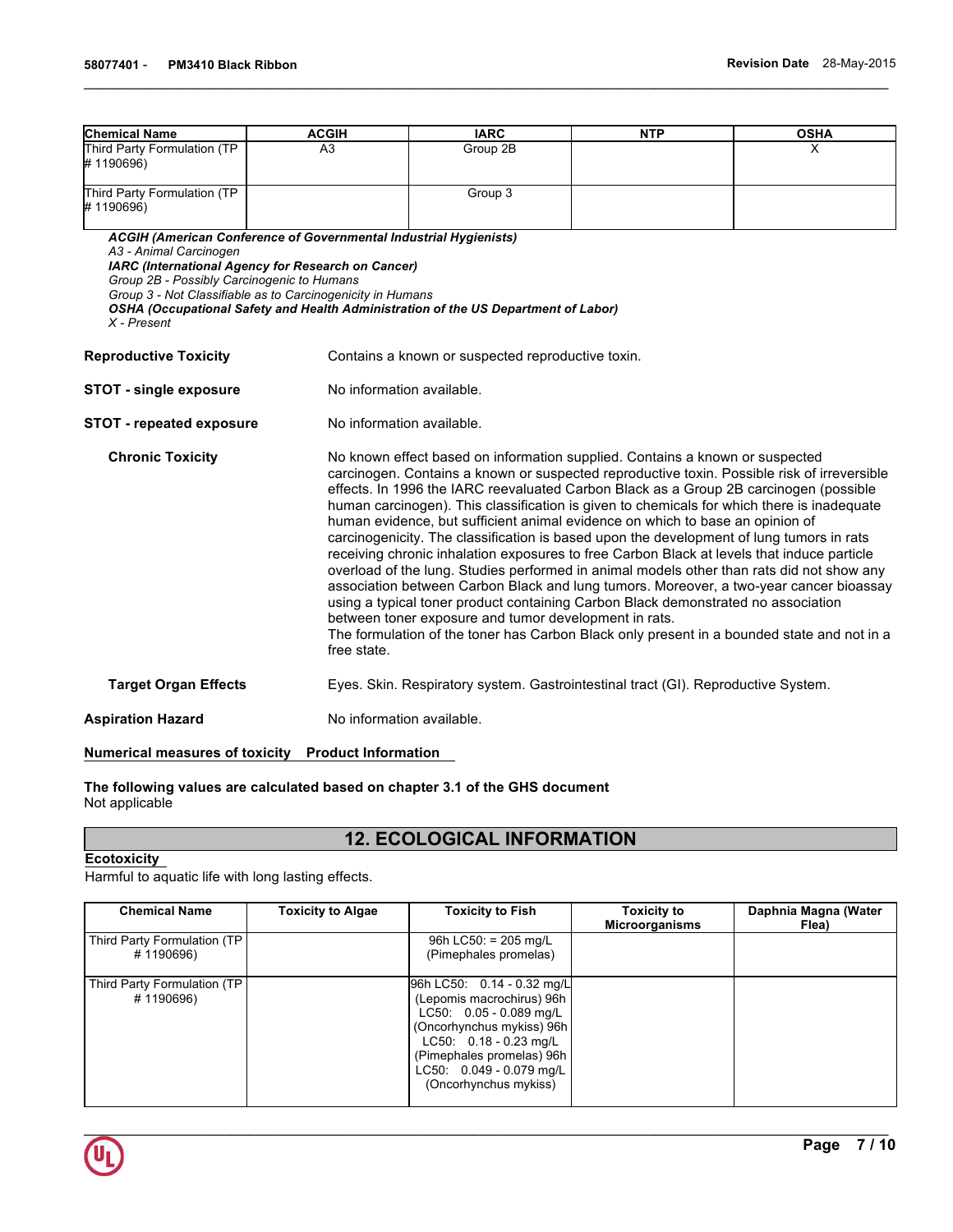| Third Party Formulation (TP  |                           |                                |                           | 24h EC50: > 5600 mg/L |
|------------------------------|---------------------------|--------------------------------|---------------------------|-----------------------|
| #1190696)                    |                           |                                |                           |                       |
|                              |                           |                                |                           |                       |
|                              |                           |                                |                           |                       |
| Third Party Formulation (TP) | 72h EC50: = $2.6$ mg/L    | 96h LC50: = $9.6 \text{ mg/L}$ |                           | 48h EC50: $= 17$ mg/L |
| #1190696)                    | (Desmodesmus subspicatus) | (Lepomis macrochirus) 96h      |                           |                       |
|                              | 72h $EC50: = 2$ mg/L      | $LC50: = 11$ mg/L              |                           |                       |
|                              | (Pseudokirchneriella      | (Oncorhynchus mykiss) 96h      |                           |                       |
|                              | subcapitata) 96h EC50: =  | $LC50: = 4.2$ mg/L             |                           |                       |
|                              | $1.7 \text{ mq/L}$        | (Pimephales promelas)          |                           |                       |
|                              | (Pseudokirchneriella      |                                |                           |                       |
|                              | subcapitata)              |                                |                           |                       |
| Third Party Formulation (TP  | 72h EC50: = $6$ mg/L      | 48h LC50: = 5 mg/L (Oryzias    | $EC50 = 7.82$ mg/L 5 min  |                       |
| #1190696)                    | (Pseudokirchneriella      | latipes)                       | $EC50 = 8.57$ mg/L 15 min |                       |
|                              | subcapitata) 72h EC50: >  |                                | $EC50 = 8.98$ mg/L 30 min |                       |
|                              | 0.42 mg/L (Desmodesmus    |                                |                           |                       |
|                              | subspicatus)              |                                |                           |                       |
| Third Party Formulation (TP) | 72h EC50: = $1.5$ mg/L    | 96h LC50: 3.47 - 4.14 mg/L     | $EC50 = 2.81$ mg/L 5 min  | 48h EC50: 1.69 - 2.46 |
| #1190696)                    | (Scenedesmus subspicatus) | (Pimephales promelas)          | $EC50 = 3.46$ mg/L 15 min | mg/L                  |
|                              |                           |                                | $EC50 = 4.77$ mg/L 30 min |                       |

# **Persistence and Degradability**

No information available.

# **Bioaccumulation**

| <b>Chemical Name</b>                   | Log Pow |
|----------------------------------------|---------|
| Third Party Formulation (TP # 1190696) | 1.69    |
| Third Party Formulation (TP # 1190696) | 4.17    |
| Third Party Formulation (TP # 1190696) | 3.5     |

# **Other adverse effects**

No information available.

# **13. DISPOSAL CONSIDERATIONS**

# **Waste treatment methods**

| Disposal methods | This material, as supplied, is not a hazardous waste according to Federal regulations (40<br>CFR 261). This material could become a hazardous waste if it is mixed with or otherwise<br>comes in contact with a hazardous waste, if chemical additions are made to this material, or<br>if the material is processed or otherwise altered. Consult 40 CFR 261 to determine whether<br>the altered material is a hazardous waste. Consult the appropriate state, regional, or local<br>regulations for additional requirements. |
|------------------|--------------------------------------------------------------------------------------------------------------------------------------------------------------------------------------------------------------------------------------------------------------------------------------------------------------------------------------------------------------------------------------------------------------------------------------------------------------------------------------------------------------------------------|
|                  |                                                                                                                                                                                                                                                                                                                                                                                                                                                                                                                                |

**Contaminated Packaging** Dispose of contents/containers in accordance with local regulations.

**California Hazardous Waste Codes** 141

# **14. TRANSPORT INFORMATION**

| <b>Proper Shipping Name</b><br><b>Hazard Class</b> | NOT REGULATED<br>NON REGULATED<br>N/A |
|----------------------------------------------------|---------------------------------------|
| TDG                                                | Not regulated                         |
| MEX                                                | Not regulated                         |
| ICAO                                               | Not regulated                         |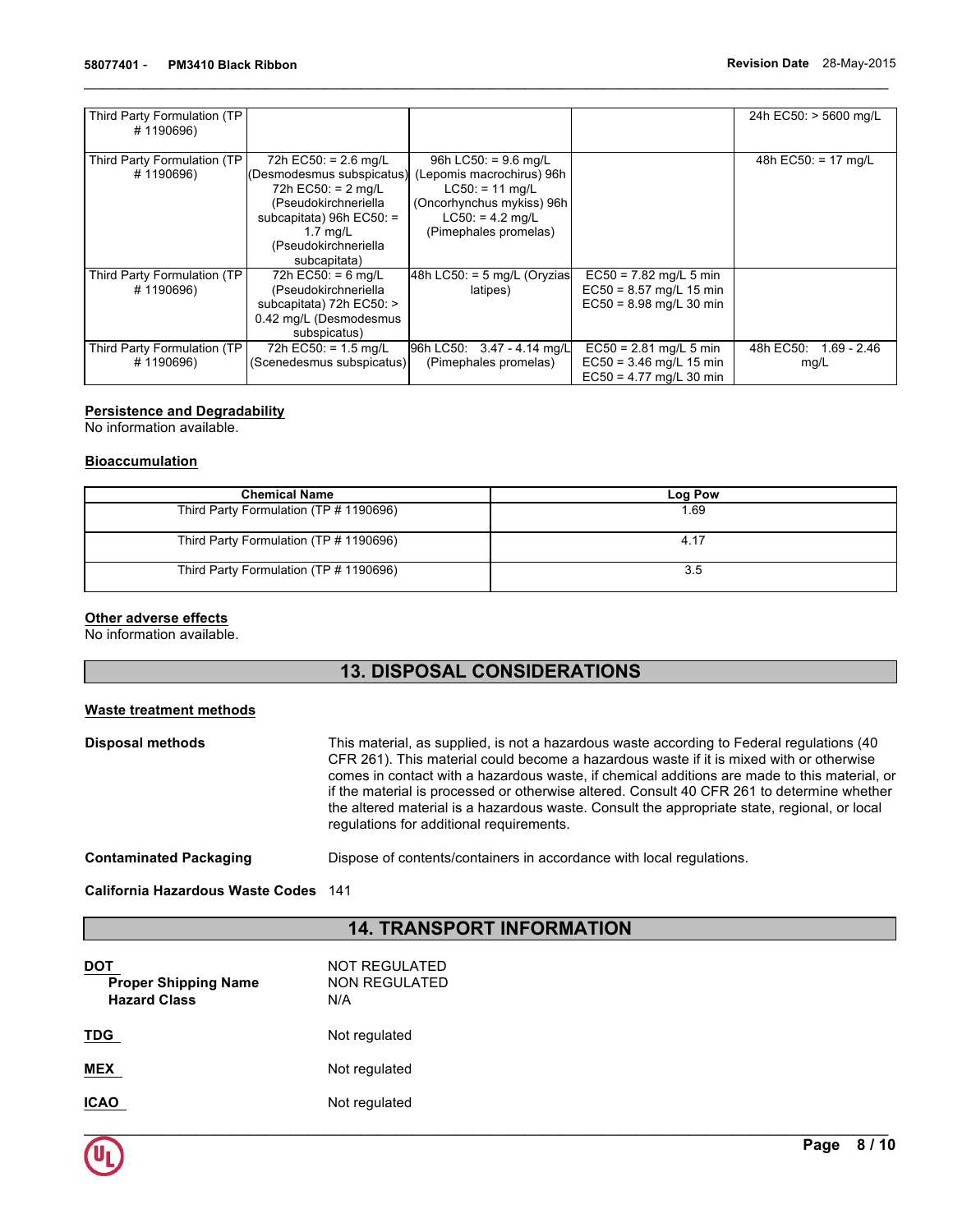| <b>IMDG/IMO</b>         | Not regulated                                                           |
|-------------------------|-------------------------------------------------------------------------|
| <b>Hazard Class</b>     | N/A                                                                     |
| <b>Marine Pollutant</b> | Product is a marine pollutant according to the criteria set by IMDG/IMO |
|                         |                                                                         |
| <b>RID</b>              | Not regulated                                                           |
| <b>ADR</b>              | Not regulated                                                           |
|                         |                                                                         |
| <b>ADN</b>              | Not regulated                                                           |

# **International Inventories**

TSCA Complies

DSL DSL All components are listed either on the DSL or NDSL.

 $\mathcal{L}_\mathcal{L} = \{ \mathcal{L}_\mathcal{L} = \{ \mathcal{L}_\mathcal{L} = \{ \mathcal{L}_\mathcal{L} = \{ \mathcal{L}_\mathcal{L} = \{ \mathcal{L}_\mathcal{L} = \{ \mathcal{L}_\mathcal{L} = \{ \mathcal{L}_\mathcal{L} = \{ \mathcal{L}_\mathcal{L} = \{ \mathcal{L}_\mathcal{L} = \{ \mathcal{L}_\mathcal{L} = \{ \mathcal{L}_\mathcal{L} = \{ \mathcal{L}_\mathcal{L} = \{ \mathcal{L}_\mathcal{L} = \{ \mathcal{L}_\mathcal{$ 

**TSCA** - United States Toxic Substances Control Act Section 8(b) Inventory **DSL/NDSL** - Canadian Domestic Substances List/Non-Domestic Substances List

# **US Federal Regulations**

### **SARA 313**

Section 313 of Title III of the Superfund Amendments and Reauthorization Act of 1986 (SARA). This product contains a chemical or chemicals which are subject to the reporting requirements of the Act and Title 40 of the Code of Federal Regulations, Part 372

| <b>Chemical Name</b>                     | <b>CAS No</b> | Weight-% | <b>SARA 313 -</b><br>Threshold<br>Values % |
|------------------------------------------|---------------|----------|--------------------------------------------|
| Third Party Formulation (TP # 1190696) - |               |          | ں.                                         |

#### **SARA 311/312 Hazard Categories**

| <b>Acute Health Hazard</b>        | Yes. |
|-----------------------------------|------|
| <b>Chronic Health Hazard</b>      | Yes  |
| Fire Hazard                       | N٥   |
| Sudden release of pressure hazard | N٥   |
| <b>Reactive Hazard</b>            | N٥   |

### **CWA (Clean Water Act)**

This product does not contain any substances regulated as pollutants pursuant to the Clean Water Act (40 CFR 122.21 and 40 CFR 122.42)

# **CERCLA**

This material, as supplied, does not contain any substances regulated as hazardous substances under the Comprehensive Environmental Response Compensation and Liability Act (CERCLA) (40 CFR 302) or the Superfund Amendments and Reauthorization Act (SARA) (40 CFR 355). There may be specific reporting requirements at the local, regional, or state level pertaining to releases of this material

# **US State Regulations**

#### **California Proposition 65**

Not Regulated due to chemicals being bounded.

# **U.S. State Right-to-Know Regulations**